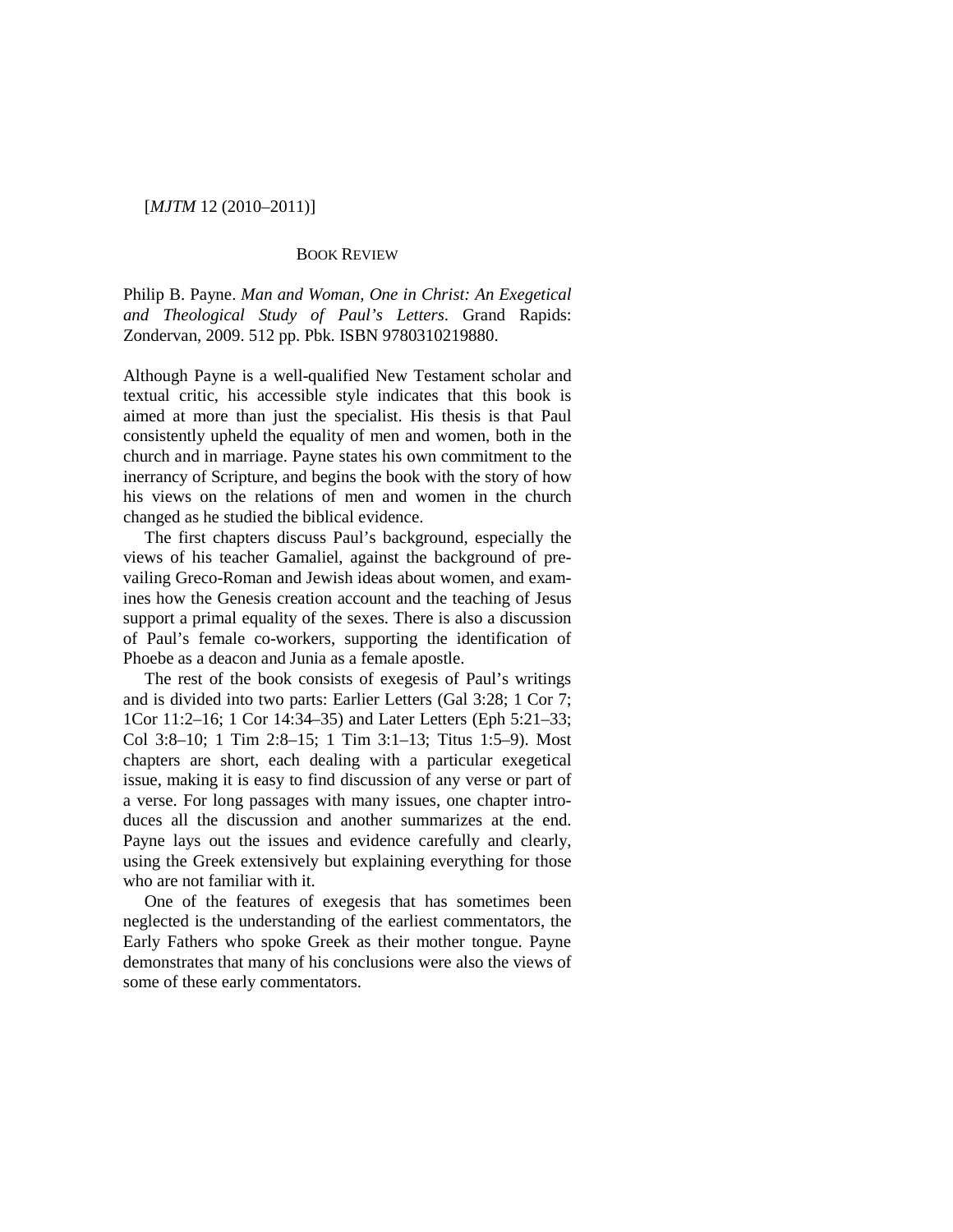## PAYNE *Man and Woman, One in Christ*

In the treatment of 1 Corinthians 7, Payne shows clearly that Paul gives equal rights to husband and wife in the marriage relationship. In discussing 1 Cor 11:2–16, Payne ably demonstrates that Greek speakers of Paul's day would have understood the word *kephalē* (translated "head") as a metaphor to mean "source" not "leader." Thus male and female were to show respect to their source (man from Christ, woman from man). Payne concludes that Paul was not advocating the veiling of women, but rather wanted the Corinthian women to do their hair up respectably rather than let it flow free. Such uncontrolled hair was typical of the Dionysiac cult, as was long effeminate hair for men. The worship of Dionysius was common in Corinth, and was characterized by great sexual laxity. Thus, in Corinthian church meetings, believers should not occasion any hint of sexual immorality by their hairstyles.

Payne deals with 1 Cor 14:34–35 by arguing that these verses were not written by Paul and were not originally part of the letter. He uses evidence from textual criticism, such as the fact that in Western texts these verses are in a different location, and in Codex Vaticanus there appears to be a mark in the margin indicating that the scribe regarded these verses as an interpolation (later insertion). Payne's argument here would have been more secure if we actually had some early manuscript that did not have these verses, but he brings to light interesting evidence that has not been presented before.

Payne's treatment of Ephesians 5 and Colossians 3 includes his conclusions on the meaning of "head" above, to show that Paul did not envision a hierarchy of authority in marriage but mutual love and submission.

First Timothy 2 receives extensive treatment (eight chapters). Payne argues that the passage must be interpreted in the context of the whole epistle's focus on false teaching, and that a number of women at Ephesus had embraced false doctrine and had set themselves up as teachers. A lengthy discussion of the meaning of the word *authentein*, often translated "to have authority," concludes that in Paul's day, the word meant not to have but only to assume authority without being properly authorized. Payne also demonstrates that this verb and "to teach" should be